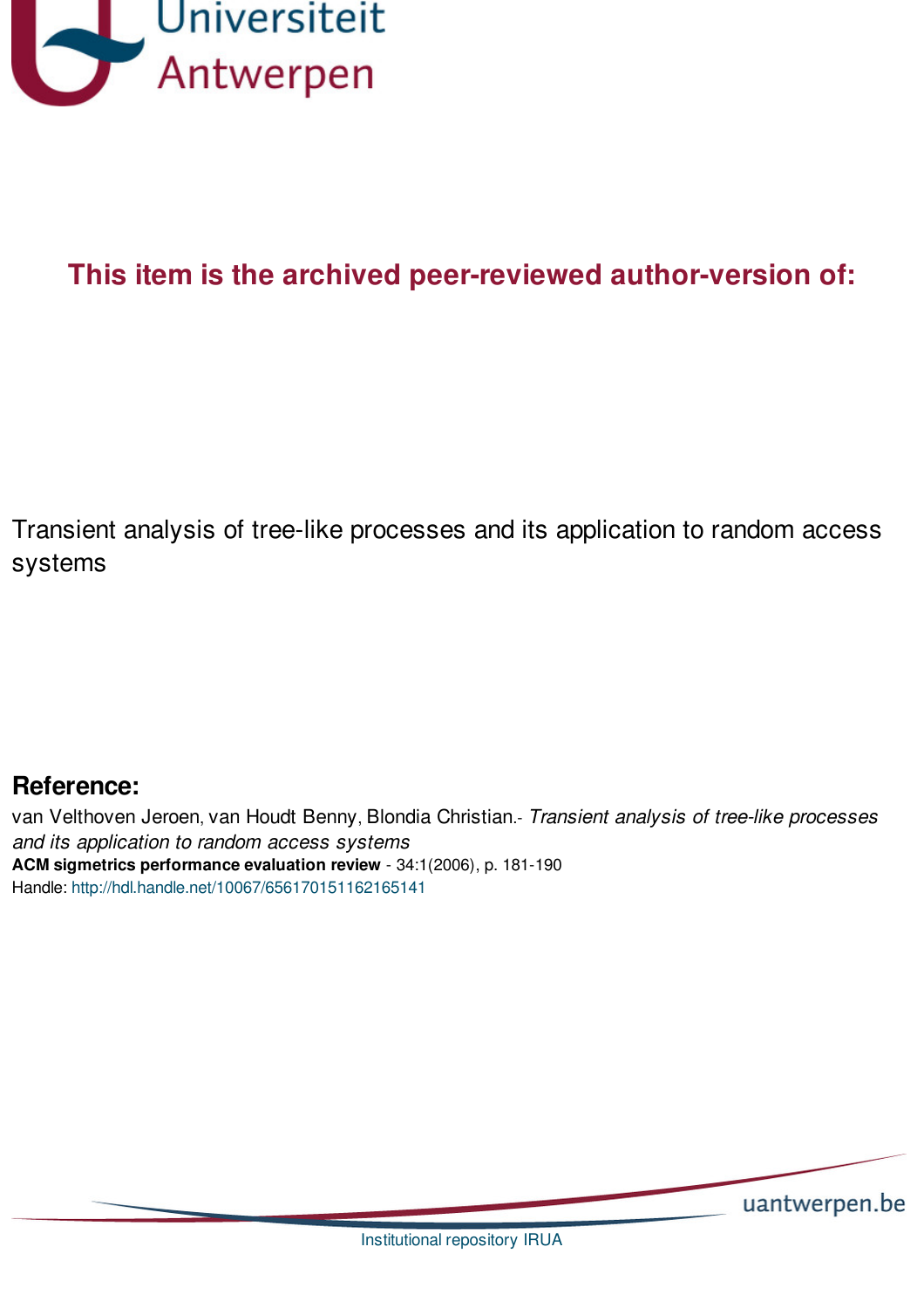### **Transient analysis of tree-like processes and its application to random access systems**

J. Van Velthoven, B. Van Houdt ∗ and C. Blondia University of Antwerp Middelheimlaan 1 B-2020 Antwerp, Belgium email: {jeroen.vanvelthoven,benny.vanhoudt,chris.blondia}@ua.ac.be

#### **ABSTRACT**

A new methodology to assess transient performance measures of tree-like processes is proposed by introducing the concept of tree-like processes with marked time epochs. As opposed to the standard tree-like process, such a process marks part of the time epochs by following a set of Markovian rules. Our interest lies in obtaining the system state at the n-th marked time epoch as well as the mean time at which this *n*-th marking occurs. The methodology transforms the transient problem into a stationary one by applying a discrete Erlangization and constructing a reset Markov chain. A fast algorithm, with limited memory usage, that exploits the block structure of the reset Markov chain is developed and is based, among others, on Sylvester matrix equations and fast Fourier transforms. The theory of tree-like processes generalizes the well-known paradigm of Quasi-Birth-Death Markov chains and has various applications. We demonstrate our approach on the celebrated Capetanakis-Tsybakov-Mikhailov (CTM) random access protocol yielding new insights on its initial behavior both in normal and overload conditions.

#### **1. INTRODUCTION**

Over the last three decades, broad classes of frequently encountered queueing models have been analyzed by matrixanalytic methods [22, 23, 18]. The embedded Markov chains in these models are two-dimensional generalizations of the classic M/G/1 and GI/M/1 queues, and quasi-birth-death (QBD) processes. Matrix-analytic models include notions such as the Markovian arrival process (MAP) and the phasetype (PH) distribution, both in discrete and continuous time. Considerable efforts have been put into the development of efficient and numerically stable methods for their analysis [5]. There is also an active search for accurate matching algorithms for both PH distributions and MAP arrivals when modeling communication systems, e.g., [2, 7, 15].

One of the more recent paradigms within the field of matrixanalytic methods has been its generalization to discrete-time bivariate Markov chains  $\{(X_k, N_k), k \geq 0\}$ , in which the values of  $X_k$  are the nodes of a  $(d+1)$ -ary tree (and  $N_k$  takes values between 1 and  $h$ ). By limiting the type of transitions that can occur in such a Markov chain, tree structured Markov chains of the  $M/G/1$ - [27],  $GI/M/1$ - [36] and OBDtype [35] have been developed. In each of these models the transitions fulfill a spacial homogeneity property, that is, the transition probability between two nodes depends only on the spacial relationship between the two nodes and not on their specific values. Setting  $d = 0$  reduces these Markov chains to the standard  $M/G/1$ -,  $GI/M/1$ - and QBD-type chains.

The set of tree-like processes [4] was originally introduced as a subclass of the tree structured QBD Markov chains. Meanwhile, it has been shown that any tree structured QBD can be reduced to a tree-like process [30]. Typical applications of tree-like processes include single server queues with a LIFO service discipline [36, 27, 14, 13]. In [29, 34, 31] tree-like processes were used to analyze a set of well-known random access algorithms, called tree or splitting algorithms. Some recent work also indicates that tree-like processes can be used to study priority queues [32]. Various numerical methods exist to examine the stability of a tree-like process and to determine its stationary behavior.

In this paper we focus on the transient behavior of tree-like processes. Our contribution is both of theoretical and practical nature. First, we introduce a new framework called treelike processes with marked time epochs to assess transient performance measures in a unified manner. Such a process distinguishes itself from the common tree-like process in the sense that as it evolves it also marks part of the time epochs. Any transient problem that can be linked to the  $n$ -th marking, for some  $n$ , of some tree-like process with marked time epochs, can be dealt with using our methodology. Second, to analyze this new process (that is, to generate numerical results) we developed an efficient algorithm that uses a *dis*crete Erlangization to approximate the system state at the n-th marking. The main building block of this algorithm is a so-called reset Markov chain. Such a Markov chain allows us to reformulate the transient problem at hand into a stationary problem of an expanded Markov chain. When performing this stationary analysis we further exploit the

<sup>∗</sup>B. Van Houdt is a post-doctoral fellow of the FWO-Flanders.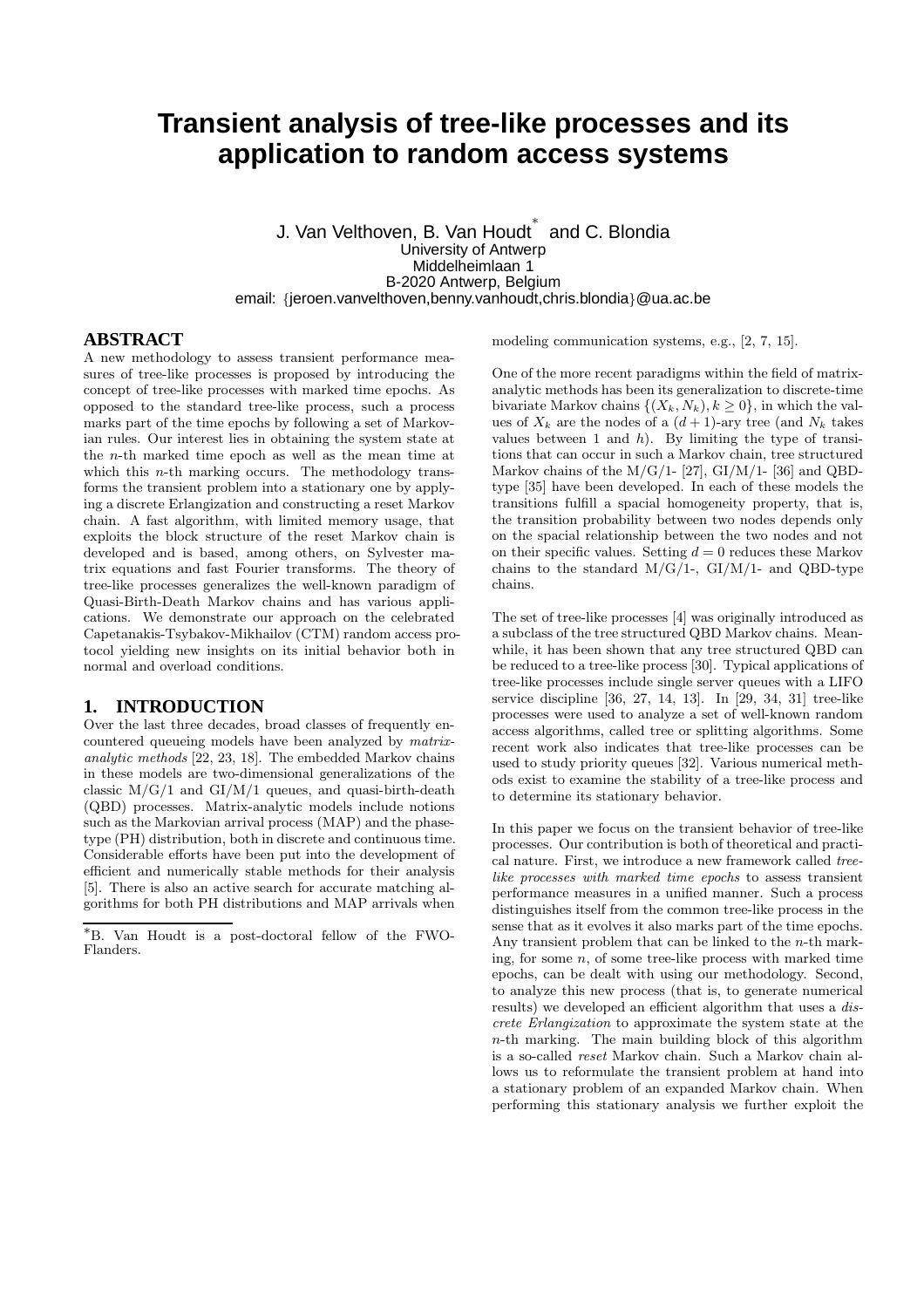block triangular block Toeplitz (btbT) structure of the matrices involved.

We also demonstrate our approach by analyzing the transient behavior of the celebrated binary tree algorithm by Capetanakis, Tsybakov and Mikhailov (CTM) [9, 28], for random access systems. The key characteristic of the CTM algorithm is its underlying tree (or stack) structure. Tree algorithms have received considerable attention over the last three decades and are still analyzed within the context of various networking areas. The use of tree algorithms in cable-TV networks (i.e., Hybrid-Fiber Coaxial networks) has been proposed by various authors including [17, 16, 8], where the focus was either on the frame structure, large round-trip times or the finite population. A lot of this work was motivated by the activities of the IEEE 802.14 working group on tree algorithms [12]. Tree algorithms as a means to solve collision resolution problems have been addressed in the context of Ad-Hoc networks [26], where the residual battery energy affects the splitting process, and W-CDMA systems [1] with a priority random-access protocol. A unified probabilistic treatment to assess the asymptotic behavior of tree algorithms has also appeared more recently [24, 20], avoiding the need to resort to complex analysis techniques.

By considering the transient regime of tree algorithms we can get an understanding of the initial protocol dynamics even when the system is overloaded (that is, the overall input rate  $\lambda$  is above the maximum stable throughput). To the best of our knowledge, it is the first time that analytical results of this type are provided for the CTM protocol. The link between the CTM algorithm and tree-like processes necessary to apply our new methodology was established in [29]. The transient behavior of other protocol variations can be investigated in a similar manner by relying on the results presented in [34].

Transient measures for discrete time Markov chains are often obtained through an iterative or recursive approach, e.g., one starts with the initial probability vector and subsequently multiplies this vector with the transition matrix P (while exploiting its structure). Even if the event of interest occurs rather early in time, such an approach causes extra difficulties for tree-like processes as the number of states that can be visited by the chain at time  $t$  grows exponentially fast. Problems like this are circumvented by our approach as we perform a single steady state analysis of an expanded Markov chain.

The paper is structured as follows. We start by giving some background information on tree-like processes, including their definition and some of the key equations related to their stationary behavior (Section 2). This is followed by the introduction of our new framework, called tree-like processes with marked time epochs (Section 3.1). Afterward, a discrete Erlangization technique is applied to construct the reset Markov chain that transforms the transient problem in a stationary one (Section 3.2). A key role in obtaining the reset MC's stationary behavior is played by the V matrix, for which several algorithms are presented (Section 3.3). Next, we demonstrate how to derive the transient measure of interest from the matrix V (Section 3.4). We apply our framework to assess a number of transient performance measures associated with the well-known CTM protocol (Section 4).

The work presented in this paper is in the same spirit as [33], which was limited to the special case where  $d = 0$ , i.e., the standard set of QBD processes.

#### **2. SOME BACKGROUND ON TREE-LIKE PROCESSES**

The set of tree-like processes [4] was first introduced as a subclass of the set of tree structured Quasi-Birth-Death Markov chains and afterward shown to be equivalent to them [30]. This section provides some background information on this type of discrete time Markov chains (MCs). Consider a discrete time bivariate MC  $\{(X_t, N_t), t \geq 0\}$  in which the values of  $X_t$  are represented by nodes of a  $(d+1)$ -ary tree, for  $d > 0$ , and where  $N_t$  takes integer values between 1 and h. We will refer to  $X_t$  as the node and to  $N_t$  as the *auxiliary* variable of the MC at time  $t$ . With some abuse of notation, we shall refer to this MC as  $(X_t, N_t)$ . The root node of the  $(d + 1)$ -ary tree is denoted as  $\emptyset$  and the remaining nodes are denoted as strings of integers, where each integer takes a value between 0 and d. For instance, the k-th child of the root node is represented by  $k$ , the *l*-th child of the node  $k$ by  $kl$ , and so on. Throughout this paper, we use the '+' to denote the concatenation on the right and '-' to represent the deletion from the right. For example, if  $J = k_1 k_2 \dots k_n$ , then  $J + k = k_1 k_2 ... k_n k$ . Let  $f(J, k)$ , for  $J \neq \emptyset$ , denote the k rightmost elements of the sting J, then  $J - f(J, 1)$ represents the parent node of J.

The following restrictions need to apply for an MC  $(X_t, N_t)$ to be a tree-like process. At each step the chain can only make a transition to its parent (i.e.,  $X_{t+1} = X_t - f(X_t, 1)$ , for  $X_t \neq \emptyset$ , to itself  $(X_{t+1} = X_t)$ , or to one of its own children  $(X_{t+1} = X_t + s$  for some  $0 \le s \le d$ ). Moreover, the chain's state at time  $t + 1$  is determined as follows:

$$
P[(X_{t+1}, N_{t+1}) = (J', j)|(X_t, N_t) = (J, i)] =
$$
\n
$$
\begin{cases}\n\overline{f}^{i,j} & J' = J = \emptyset, \\
\overline{b}^{i,j} & J' = J \neq \emptyset, \\
\overline{d}^{i,j}_k & J \neq \emptyset, f(J, 1) = k, J' = J - f(J, 1), \\
\overline{u}^{i,j}_s & J' = J + s, s = 0, \dots, d, \\
0 & otherwise\n\end{cases}
$$

Notice, the transition probability between two nodes depends only on the spacial relationship between the two nodes and not on their specific values. We can now define the  $h \times h$ matrices  $\bar{D}_k$ ,  $\bar{B}$ ,  $\bar{F}$  and  $\bar{U}_s$  with respective  $(i, j)^{th}$  elements given by  $\bar{d}_k^{i,j}, \bar{b}^{i,j}, \bar{f}^{i,j}$  and  $\bar{u}_s^{i,j}$ . This completes the description of the tree-like process. Notice, a tree-like process is fully characterized by the matrices  $\bar{D}_k$ ,  $\bar{B}$ ,  $\bar{U}_s$  and  $\bar{F}$ .

Next we introduce a number of matrices that play a crucial role when studying the stability and stationary behavior of a tree-like process. The fundamental period of a tree-like process starting in state  $(J + k, i)$  is defined as the first passage time from the state  $(J + k, i)$  to one of the states  $(J, j)$ , for  $j = 1, \ldots, h$ . Let  $G_k$ , for  $0 \leq k \leq d$ , denote the matrix whose  $(i, v)^{th}$  element is the probability that the MC is in state  $(J, v)$  at the end of a fundamental period which started in state  $(J + k, i)$ . Let the  $(i, v)^{th}$  element of the matrix  $R_k$  denote the expected number of visits to state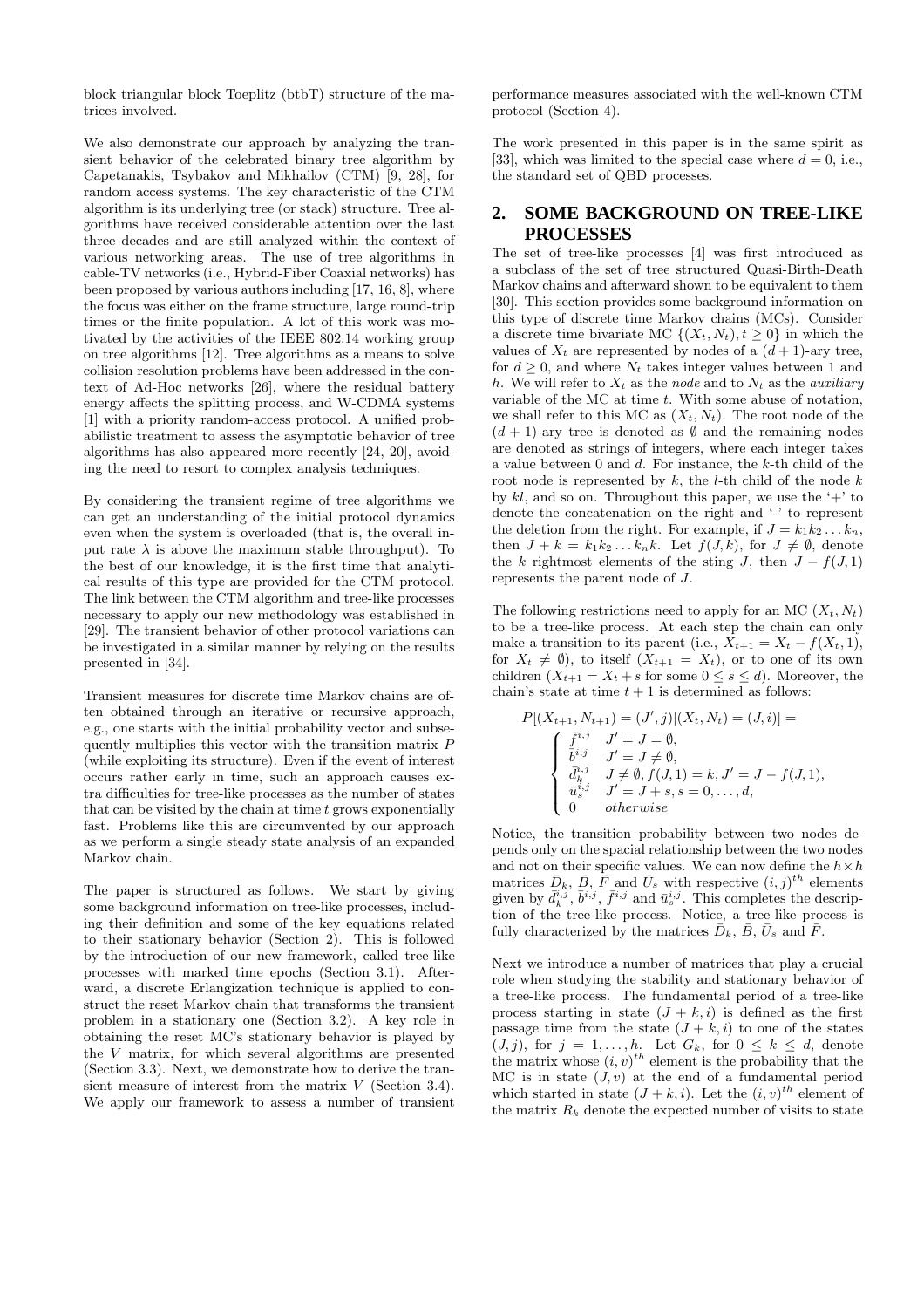$(J+k, v)$  before visiting node J again, given that  $(X_0, N_0) =$  $(J, i)$ . Finally, let V denote the matrix whose  $(i, v)^{th}$  element is the taboo probability that starting from state  $(J + k, i)$ , the process eventually returns to node  $J + k$  by visiting  $(J + k, v)$ , under the taboo of the node J. Notice, due to the restrictions on the transition probabilities, the matrix V does not depend on k. Yeung and Alfa [35] were able to show that the following expressions hold for these matrices:

$$
G_k = (I - V)^{-1} D_k,
$$
 (1)

$$
R_k = U_k (I - V)^{-1},
$$
\n(2)

$$
V = B + \sum_{s=0}^{d} U_s G_s.
$$
 (3)

Combining these equations, we have the following relation:

$$
V = B + \sum_{s=0}^{d} U_s (I - V)^{-1} D_s.
$$
 (4)

Provided that the tree-like process  $\{(X_t, N_t), t \geq 0\}$  is ergodic (which is the case if and only if the all the  $G_k$  matrices are stochastic or likewise if and only if the spectral radius of  $R = R_0 + R_1 + \ldots + R_d$  is less than one), define

$$
\begin{array}{rcl}\n\bar{\pi}_i(J) & = & \lim_{t \to \infty} P[X_t = J, N_t = i], \\
\bar{\pi}(J) & = & (\bar{\pi}_1(J), \bar{\pi}_2(J), \dots, \bar{\pi}_h(J)).\n\end{array}
$$

The vectors  $\bar{\pi}(J)$  can be computed from  $\bar{\pi}(\emptyset)$  using the relation  $\bar{\pi}(J + k) = \bar{\pi}(J)R_k$  and  $\bar{\pi}(\emptyset)$  is found by solving the boundary condition  $\bar{\pi}(\emptyset) = \bar{\pi}(\emptyset) (\sum_k R_k D_k + F)$  with the normalizing restriction that  $\bar{\pi}(\emptyset)(I - R)^{-1}e = 1$  (where e is a column vector with all its entries equal to one).

### **3. TREE-LIKE PROCESS WITH MARKED TIME EPOCHS**

#### **3.1 Process Definition**

In order to develop a novel framework to derive transient performance measures in a unified manner, we introduce the tree-like process with marked time epochs. As such a tree-like process evolves, each time epoch is either marked or not, where the marking rules typically depend on the performance measure of interest. In Section 3.3 and 3.4 we will present a number of algorithms that allow us to compute (i) the system state at the n-th marked time epoch and (ii) the average time epoch at which the n-th marking occurs.

Consider a MC  $\{(X_t, N_t, M_t), t \geq 0\}$ , where the values of  $X_t$  are nodes of a  $(d + 1)$ -ary tree,  $N_t$  takes values that range from 1 to h and  $M_t = m$  or u.  $(X_t, N_t, M_t)$  is a tree-like process with marked time epochs if the transition probabilities are of the following form, for  $y = m$  and u:

$$
P[(X_{t+1}, N_{t+1}, M_{t+1}) = (J', j, y) | (X_t, N_t) = (J, i)] =
$$
\n
$$
\begin{cases}\n\bar{f}^{i,j,y} & J' = J = \emptyset, \\
\bar{b}^{i,j,y} & J' = J \neq \emptyset, \\
d^{i,j,y} & J \neq \emptyset, f(J, 1) = k, J' = J - f(J, 1), \\
d^{i,j,y} & J' = J + s, s = 0, \dots, d, \\
0 & otherwise\n\end{cases}
$$

Notice, the value of  $M_{t+1}$  is affected by  $(X_t, N_t)$  and  $(X_{t+1},$  $N_{t+1}$ , but not by  $M_t$  (given  $(X_t, N_t)$ ); hence, the value

of  $M_0$  is irrelevant. Next, define the  $h \times h$  matrices  $\bar{D}_k^y$ ,  $\bar{B}^y$ ,  $\bar{F}^y$  and  $\bar{U}_s^y$ , for  $y = m$  and u, in the obvious manner. Furthermore, let

$$
\begin{array}{rcl} \bar{D}_k &=& \bar{D}_k^m + \bar{D}_k^u,\\ \bar{B} &=& \bar{B}^m + \bar{B}^u,\\ \bar{U}_s &=& \bar{U}_s^m + \bar{U}_s^u,\\ \bar{F} &=& \bar{F}^m + \bar{F}^u, \end{array}
$$

for  $0 \leq k, s \leq d$ . Remark that  $\{(X_t, N_t), t \geq 0\}$  is a tree-like process characterized by the matrices  $\overline{\overline{D}}_k$ ,  $\overline{B}$ ,  $\overline{F}$ and  $\bar{U}_s$ . We state that the  $t^{th}$  time epoch of this tree-like process is marked if and only if  $M_{t+1} = m$ . Therefore, the nonnegative matrix  $\bar{D}_k^m$  contains the probabilities that  $(X_t, N_t) = (J + k, i)$ , while  $(X_{t+1}, N_{t+1}) = (J, j)$  and time epoch t gets marked.  $\bar{D}_k^u$  contains the probabilities for the same event, but without marking time  $t$ . A similar interpretation can be given for the other matrices. Whether a time epoch t is marked therefore depends on the transition from time t to time  $t + 1$ . We refer to the initial time epoch as time  $t = 0$  and when performing the transient analysis we limit ourselves to the case where the tree-like process is in the root node at time  $t = 0$ , that is, the probability that we start in state  $(\emptyset, i)$  is given by the i<sup>th</sup> entry of the stochastic vector  $\alpha_{ini}$ .

Apart from the introduction of this new framework, one of the main contributions in this paper lies in the development of efficient algorithms to compute the system state, either in an exact or approximated manner, of the MC  $(X_t, N_t)$  at the n-th marked time epoch. As a byproduct we will also derive the average time at which this  $n$ -th marking occurs, which is often an important performance measure on its own. For this purpose, we will combine the concepts of a discrete Erlangization and a reset Markov chain. The idea of applying an Erlangization to assess transient results dates back to Ross [25], who applied this technique to approximate the system state at time t of a finite continuous time Markov chain. Reset Markov chains were also used in the context of [33].

#### **3.2 Discrete Erlangization and reset Markov chains**

Denote the  $i^{th}$  entry of the  $1 \times h$  vector  $\pi_n^m(J)$  as the probability that the Markov chain  $\{(X_t, N_t), t \geq 0\}$  is in state  $(J, i)$  at the n-th marked time epoch. The key property of a discrete Erlangization is that we can approximate the system state at the *n*-th marking  $t^m(n)$  by considering the system state at the  $Z_{l,n}$ -th marked time epoch  $t^m(Z_{l,n})$ , where  $Z_{l,n}$ is a negative binomially distributed (NBD) random variable with l phases and a mean n, for  $l(< n)$  sufficiently large. Setting  $l = n$  would result in exact results, however l cannot always be set to  $n$  as the reset MC might become periodic (see further on). Using the NBD as a reset time implies, among others, that the transition blocks of the reset MC presented below have a special structure that can be exploited when computing the MC's steady state probabilities.

To compute the system state at time  $t^m(Z_{l,n})$ , we make use of an expanded Markov chain, called a reset Markov chain. The key feature of such a Markov chain is that it reformulates the transient problem of computing  $t^m(Z_{l,n}),$ into a steady state analysis. Consider the stochastic process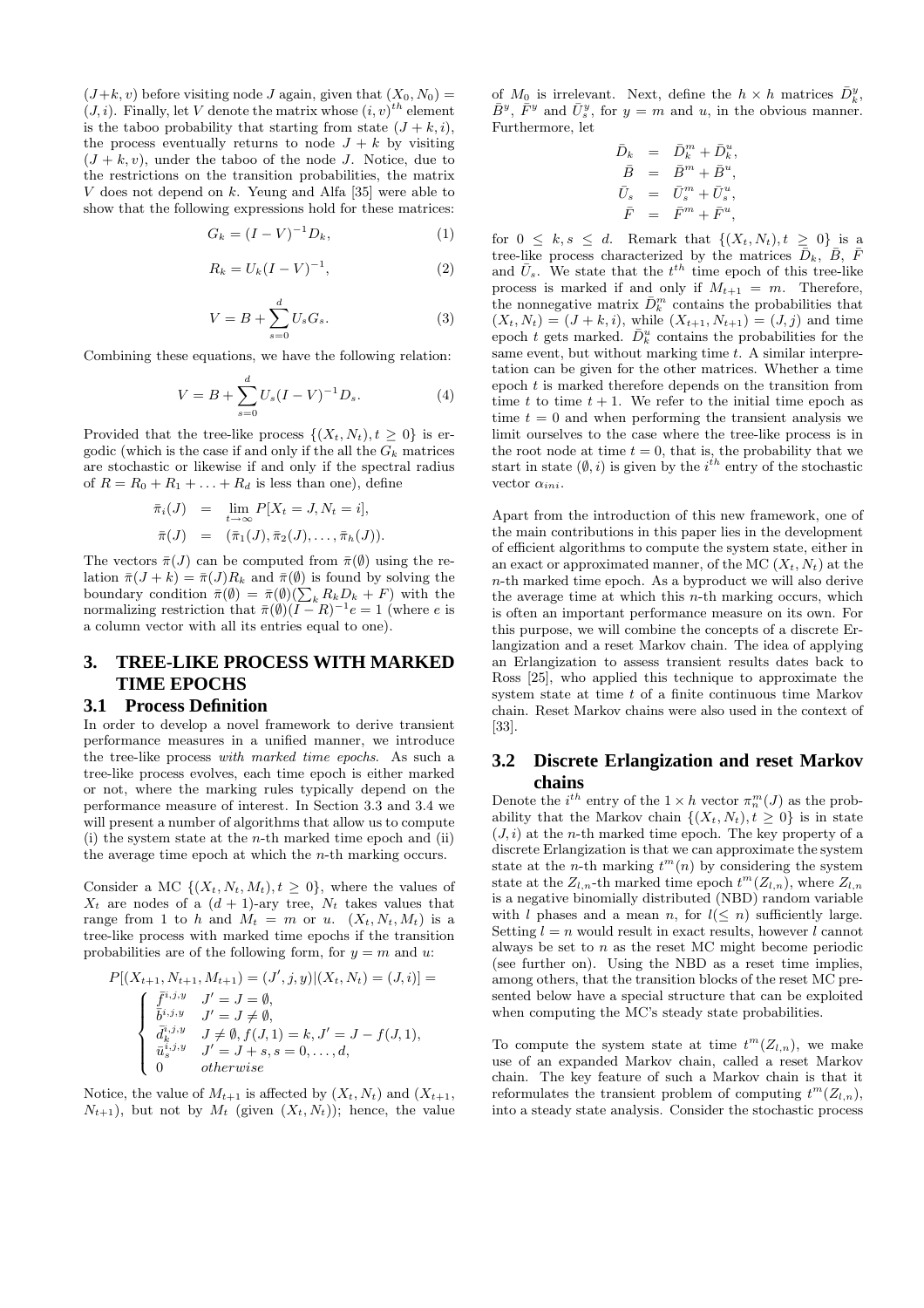that evolves according to  $\{(X_t, N_t, M_t), t \geq 0\}$ , but that is repeatedly reset when leaving the  $Z_{l,n}$ -th marked time epoch (meaning a transition occurs to state  $(X_0 = \emptyset, i, m)$ with probability  $(\alpha_{ini})_i$ ). Hence, if we perform a Bernoulli trial with parameter  $p = l/n$  each time we have a transition out of a marked time epoch, the system is reset whenever l successes have occurred. We define the reset counter as being the number of pending successes before the next reset event. It is clear that this reset counter takes values in the range  $\{1, 2, \ldots, l\}$ . When we add this reset counter as an additional auxiliary variable to the tree-like process  $\{(X_t, N_t), t \geq 0\}$ , we obtain a Markov chain  $\{(\mathcal{X}_t, \mathcal{N}_t), t \geq 0\}$ 0, where  $\mathcal{N}_t$  has the set  $\{(i, j)|0 \leq i \leq l, 0 \leq j \leq h\}$  as its range. Remark, if we succeed in computing the stationary behavior of the expanded MC  $(\mathcal{X}_t, \mathcal{N}_t)$ , we can easily find the system state just prior to a reset event, which is exactly the system state at time  $t^m(Z_{l,n})$ . The transition probabilities of the reset MC can be written as

$$
P[(\mathcal{X}_{t+1}, \mathcal{N}_{t+1}) = (J', (i', j')) | (\mathcal{X}_t, \mathcal{N}_t) = (J, (i, j)) ] =
$$
\n
$$
\begin{cases}\nf^{i, j, i', j'} & J' = J = \emptyset, \\
b^{i, j, i', j'} & J' = J \neq \emptyset, \\
d^{i, j, i', j'}_{k} & |J| > 1, f(J, 1) = k, \\
J' = J - f(J, 1), \\
c^{i, j, i', j'}_{k} & |J| > 1, f(J, 1) = k, J' = \emptyset, \\
d^{i, j, i', j'}_{k} + c^{i, j, i', j'}_{1, k} & J = k, J' = \emptyset, \\
u^{i, j, i', j'}_{s} & J = k, J' = \emptyset, \\
u^{i, j, i', j'}_{s} & J' = J + s, s = 0, \dots, d, \\
0 & otherwise\n\end{cases}
$$

where  $|J|$  represents the length of the string J. Let  $d_k^{i,j,i',j'}$ ,  $c_k^{i,j,i',j'}, b^{i,j,i',j'}, f^{i,j,i',j'}$  and  $u_s^{i,j,i',j'}$  be the  $((i-1)h+j, (i'-1)h)$  $(1)h+j^{\prime})^{th}$  entry of the  $lh \times lh$  matrix  $D_k$ ,  $C_k$ ,  $B$ ,  $F$  and  $U_s$ , respectively. One readily establishes that these matrices are given by:

$$
D_k = (I \otimes (\bar{D}_k^u + (1 - p)\bar{D}_k^m)) + (S_0 \otimes p\bar{D}_k^m),
$$
  
\n
$$
B = (I \otimes (\bar{B}^u + (1 - p)\bar{B}^m)) + (S_0 \otimes p\bar{B}^m),
$$
  
\n
$$
U_s = (I \otimes (\bar{U}_s^u + (1 - p)\bar{U}_s^m)) + (S_0 \otimes p\bar{U}_s^m),
$$
  
\n
$$
C_k = S_1 \otimes p\bar{T}_k^m e\alpha_{ini}.
$$
\n(5)

where  $\bar{T}_k^m = \bar{D}_k^m + \bar{B}^m + \sum_{s=0}^d \bar{U}_s^m$ . In these equations I denotes the  $l \times l$  unity matrix, e is a column vector of the appropriate dimension with all entries equal to one and  $S_0$  is an  $l \times l$  matrix with ones on the first diagonal below the main diagonal and all other entries equal to zero. The matrix  $S_1$  has only one entry different from zero, being the last entry on the first row, which equals one. The matrix  $F$ that governs the transitions from the root node to itself can be written as

$$
F = (I \otimes (\bar{F}^u + (1 - p)\bar{F}^m)) + (S_0 \otimes p\bar{F}^m) + \left(S_1 \otimes p\left(\bar{F}^m e + \sum_{s=0}^d \bar{U}_s^m e\right) \alpha_{ini}\right).
$$

Consider the reset MC  $\{(\mathcal{X}_t, \mathcal{N}_t), t \geq 0\}$  and define its transition matrix  $P^{l,n}$  of infinite (countable) size such that the strings are ordered lexicographically—that is,  $J < J'$  if either  $|J| < |J'|$  or there exists an  $k > 0$  such that the  $J - f(J, k) = J' - f(J', k)$  and the  $(|J| - k + 1)$ -th entry of *J* is smaller than that of *J'*. The block matrix  $P^{l,n}$  has the same structure as that of any tree-like process (see [4]), therefore, the components  $\pi^{l,n}(J)$ , defined as

$$
\begin{array}{rcl}\n\pi_{(i,j)}^{l,n}(J) & = & \lim_{t \to \infty} P[\mathcal{X}_t = J, \mathcal{N}_t = (i,j)], \\
\pi_i^{l,n}(J) & = & \left(\pi_{(i,1)}^{l,n}(J), \pi_{(i,2)}^{l,n}(J), \dots, \pi_{(i,h)}^{l,n}(J)\right), \\
\pi^{l,n}(J) & = & \left(\pi_1^{l,n}(J), \pi_2^{l,n}(J), \dots, \pi_l^{l,n}(J)\right),\n\end{array}
$$

of its stationary probability vector have the same form as those of a tree-like process, i.e.,  $\pi^{l,n}(J+k) = \pi^{l,n}(J)R_k$ , except for  $\pi^{l,n}(\emptyset)$  (see Section 2). Hence, we can easily compute the necessary components of  $\pi^{l,n} = (\pi^{l,n}(\emptyset), \pi^{l,n}(1)),$  $\pi^{l,n}(2), \ldots$ ) once the  $lh \times lh$  matrix V, defined by Eq. (3), and the vector  $\pi^{l,n}(\emptyset)$  are obtained. As lh can be considerably large, we will speed up their computation by exploiting the structure of the  $D_k, B, U_s$  and  $C_k$  matrices. Three such algorithms to determine  $V$  are presented in the next section. A sufficient condition for the existence of  $\pi^{l,n}$  is that the average reset time of  $(\mathcal{X}_t, \mathcal{N}_t)$  is finite, irrespective of whether the MC  $(X_t, N_t)$  is ergodic. The finiteness of the average reset time is often obvious from an operational point of view. If not, it can be verified rigorously by checking whether the special radius of  $R = R_0 + \ldots + R_d$  is less than one (the  $G_k$  matrices of  $(\mathcal{X}_t, \mathcal{N}_t)$  need not to be stochastic due to the reset events).

#### **3.3 Computing the** V **matrix**

(A) The  $lh \times lh$  matrix V is the smallest nonnegative solution to Eqn. (4) and can be computed by a standard fixed point iteration [4]. That is, the matrix  $V$  is obtained as  $\lim_{N\to\infty}V[N]$  from the recursion

$$
V[N+1] = B + \sum_{s=0}^{d} U_s (I - V[N])^{-1} D_s, \tag{6}
$$

where  $V[0] = B$ . We can however benefit from the structural properties of the  $B, U_s$  and  $D_s$  matrices involved to make this recursion faster. The matrices B,  $U_s$  and  $D_s$  (for  $(0 \leq$  $s \leq d$ ) are all lower block bidiagonal matrices (see Eqn. (5)). Let us denote the blocks on the main diagonal of a lower block bidiagonal matrix X as  $X^{(0)}$  and the blocks below the main diagonal as  $X^{(1)}$ . Hence,

$$
B^{(0)} = \bar{B}^{u} + (1-p)\bar{B}^{m}, \t B^{(1)} = p\bar{B}^{m},
$$
  
\n
$$
U_s^{(0)} = \bar{U}_s^{u} + (1-p)\bar{U}_s^{m}, \t U_s^{(1)} = p\bar{U}_s^{m},
$$
  
\n
$$
D_s^{(0)} = \bar{D}_s^{u} + (1-p)\bar{D}_s^{m}, \t D_s^{(1)} = p\bar{D}_s^{m}.
$$

The lower block bidiagonal structure implies that  $V$  has a block triangular block Toeplitz (btbT) structure. As a consequence, it suffices to determine the first block column of V in order to know the entire matrix. That is, a btbT matrix Y is completely characterized by its first block column as follows:

$$
Y = \begin{bmatrix} Y^{(0)} & 0 & \cdots & \cdots & 0 \\ Y^{(1)} & Y^{(0)} & \cdots & \cdots & 0 \\ \vdots & \ddots & \ddots & \ddots & \vdots \\ Y^{(l-2)} & \cdots & \cdots & Y^{(0)} & 0 \\ Y^{(l-1)} & Y^{(l-2)} & \cdots & Y^{(1)} & Y^{(0)} \end{bmatrix}.
$$

Notice also that the btbT structure is preserved by every operation used in Eqn. (6), meaning all  $V[N], G_k$  and  $R_k$ matrices are also btbT. Making use of Eqn.  $(1-4)$ , we can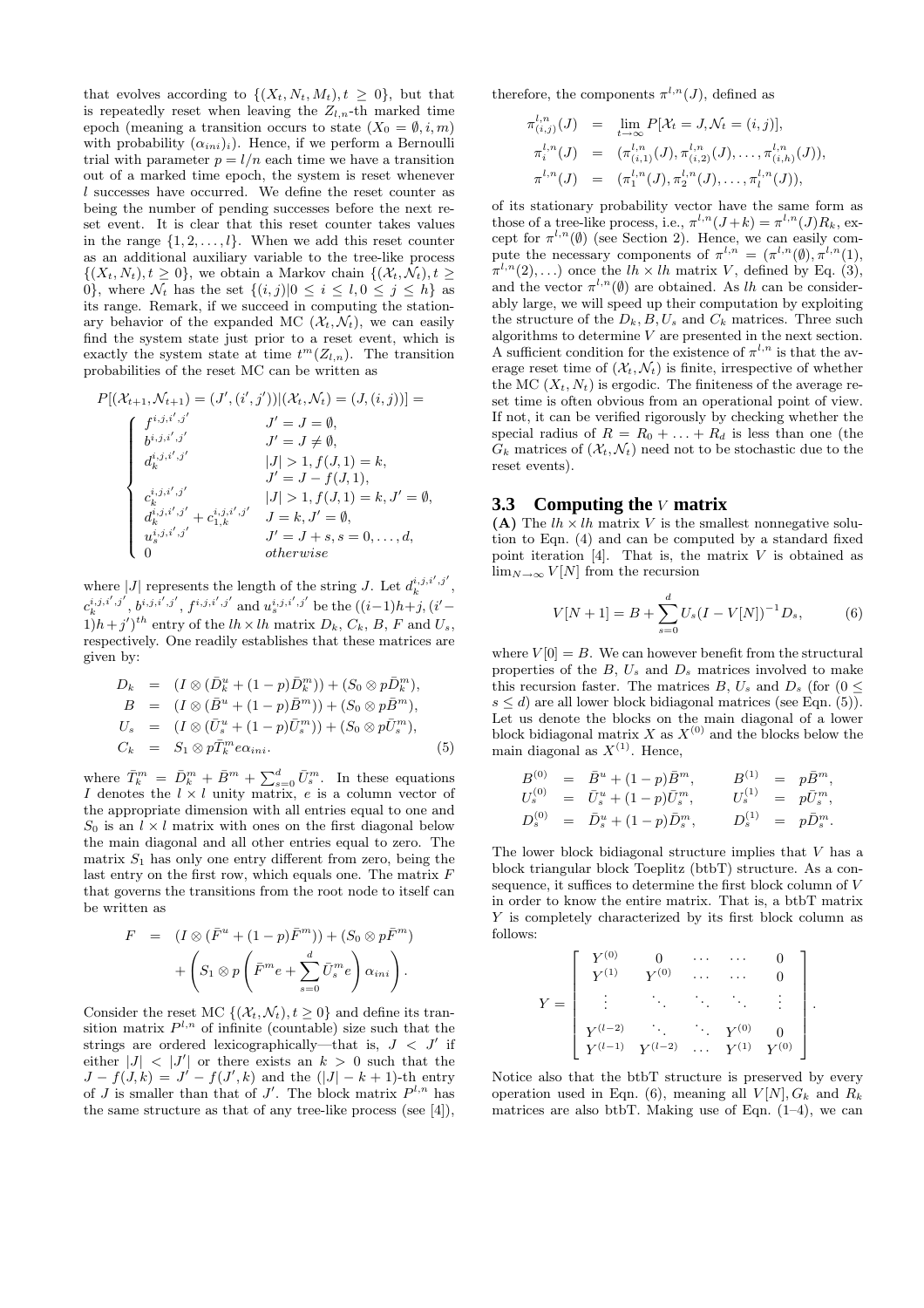calculate matrix  $V[N+1]$  from matrix  $V[N]$  using block column vectors only. First, set

$$
R_k^{(i)}[N+1]=\left\{\begin{array}{ll} U_k^{(0)}W^{(0)}[N] & i=0,\\ U_k^{(0)}W^{(i)}[N]+U_k^{(1)}W^{(i-1)}[N] & i>0,\end{array}\right.
$$

where the btbT matrix  $W[N] = (I - V[N])^{-1}$  can be calculated in a the time and memory complexity of  $O(l^2h^3)$  and  $O(lh^2)$ , respectively. The time complexity can be further reduced to  $O(lh^3 + l\log(l)h^2)$  by making use of fast Fourier transforms (see [19, Chapter 2]). Second, compute  $V[N+1]$ as

$$
\label{eq:V} \begin{split} V^{(i)}[N+1] &= \\ \left\{ \begin{array}{ll} B^{(0)} + \sum_k R_k^{(0)} [N+1] D_k^{(0)} & i=0, \\ \sum_k (R_k^{(i)} [N+1] D_k^{(0)} + R_k^{(i-1)} [N+1] D_k^{(1)}) + \\ 1[i=1] B^{(1)} & i>0. \end{array} \right. \end{split}
$$

As a result, the amount of memory needed to compute  $V$  is only linear in  $l$  as opposed to square.

**(B)** A second approach is to compute the blocks  $V^{(0)}, \ldots$ ,  $V^{(l-1)}$  that characterize the matrix V recursively. If we consider only the first block row of Eqn. (4), we get

$$
V^{(0)} = B^{(0)} + \sum_{s=0}^{d} U_s^{(0)} (I - V^{(0)})^{-1} D_s^{(0)}.
$$
 (7)

As  $V^{(0)}$  has size  $h \times h$  only, we can rely on the standard fixed point iteration presented in Eqn. (6) for its computation. Due to (4) we can establish the following equation for  $V^{(i)}$ , for  $i > 0$ :

$$
V^{(i)} = K_i + \sum_{s=0}^{d} U_s^{(0)} W^{(0)} V^{(i)} W^{(0)} D_s^{(0)}, \qquad (8)
$$

with  $W^{(0)} = (I - V^{(0)})^{-1}$  and

$$
K_i = 1[i = 1]B^{(1)} +
$$
  
\n
$$
\sum_{s=0}^d \left[ U_s^{(1)} W^{(i-1)} D_s^{(0)} + U_s^{(0)} W^{(0)} \left( \sum_{k=1}^{i-1} V^{(k)} W^{(i-k)} \right) D_s^0 \right.
$$
  
\n
$$
+ \left( U_s^{(1)} W^{(i-2)} 1[i > 1] + U_s^{(0)} W^{(i-1)} \right) D_s^{(1)}.
$$

Notice, having computed  $V^{(0)}, \ldots, V^{(i-1)}$  allows us to compute  $K_i$  (as these suffice to compute the  $W^{(k)}$  matrices, for  $k < i$ , that characterize the btbT matrix  $(I - V)^{-1}$ ).

Two iterative approaches [4] can be followed to retrieve  $V^{(i)}$ from Eqn. (8). Both start by setting  $V^{(i)}[0] = K_i$ . A first iteration consists in generation the sequence  $V^{(i)}[N]$  as

$$
V^{(i)}[N+1] = K_i + \sum_{s=0}^{d} U_s^{(0)} W^{(0)} V^{(i)}[N] W^{(0)} D_s^{(0)}.
$$
 (9)

The second one generates a sequence by solving the Sylvester matrix equation

$$
V^{(i)}[N+1] - U_0^{(0)}W^{(0)}V^{(i)}[N+1]W^{(0)}D_0^{(0)} = K_i + \sum_{s=1}^d U_s^{(0)}W^{(0)}V^{(i)}[N]W^{(0)}D_s^{(0)}.
$$
 (10)

For the sake of completeness we present an Hessenberg algorithm that solves a Sylvester matrix equation of the form  $X + AXB = C$  in the Appendix. The Sylvester scheme will typically result in fewer iterations, however, more time is needed to perform a single iteration, making the first approaches often the fastest. Compared to the algorithm presented in  $(A)$  both schemes tend to be significantly faster. However, as reported in [4], the convergence of (9) and (10) is not guaranteed, as opposed to the convergence of algorithm  $(A)$ . For the application discussed in Section 4 we experienced no convergence problems for both (9) and (10).

#### **3.4** Calculating the probability vectors  $\pi_n^m(J)$

Having obtained the  $lh \times lh$  matrix V, we are now in a position to compute the stationary measure  $\pi^{l,n}$  of the reset MC  $(\mathcal{X}_t, \mathcal{N}_t)$ . Consider the Markov chain obtained by censoring  $(\mathcal{X}_t, \mathcal{N}_t)$  on the states of the root node  $(\emptyset, (i,j))$ . Its transition matrix  $P_{\emptyset}^{l,n}$  can be written as

$$
P_{\emptyset}^{l,n} = (F + V - B) +
$$
  
(e - (F + V - B)e)((0, ..., 0, 1)  $\otimes \alpha_{ini}$ ),

where ⊗ denotes the Kronecker matrix product. The matrix F covers the single step transitions, whereas  $V - B$  holds all the paths from the root node to itself that start with a transition to one of its child nodes without the occurrence of a reset event (as Eqn. (3) implies that  $\sum_{s=0}^{d} U_s (I - V)^{-1} D_s =$  $V - B$ ). The return state  $(i, j)$  of all the remaining paths from  $\emptyset$  to itself is of the form  $(l, j)$  and is determined by  $\alpha_{ini}$ as the final transition of these paths is a reset event.

The vector  $\pi^{l,n}(\emptyset)$  corresponding to the root node  $\emptyset$ , is the invariant vector of  $P_{\emptyset}^{l,n}$ , normalized as

$$
\pi^{l,n}(\emptyset)(I-R)^{-1}e=1.
$$

The matrix  $P_{\emptyset}^{l,n}$  has a special structure, which we can exploit when computing  $\pi^{l,n}(\emptyset)$ . More precisely, it is the sum of a btbT matrix  $(F + V - B)$  and an lbC matrix, where an lbC matrix is a matrix with its nonzero entries all positioned in the last block column. In order to compute  $\pi^{l,n}(\emptyset)$  efficiently, we can therefore rely on the algorithm presented in [33, Section 5], the time and space complexity of which equal  $O(m^3l^2)$  and  $O(m^2l)$ , respectively. The remaining components of the stationary measure  $\pi^{l,n}$  for the nodes of the form  $J + k$  are given by  $\pi^{l,n}(J + k) = \pi^{l,n}(J)R_k$ , where the matrices  $R_k$  (with  $0 \leq k \leq d$ ) can be calculated via Eqn. (2). Fast Fourier transforms can be used to speed up the computation of the components  $\pi^{l,n}(J + k)$ , because of the btbT structure of  $R_k$  (see [33, Section 5] for details).

We now indicate how the probability vector  $\pi^m_{Z_{l,n}}(J)$ , used to approximate the system state  $\pi_n^m(J)$  at the *n*-th marked time epoch, can be obtained from  $\pi^{l,n}(J)$ . The j-th entry of the vector  $\pi^m_{Z_{l,n}}(J)$  holds the probability that the MC  $(\mathcal{X}_t, \mathcal{N}_t)$  is in state  $(J, (1, j))$  provided that a reset event occurs, hence,

$$
\pi_{Z_{l,n}}^m(\emptyset) = \frac{(\pi_1^{l,n}(\emptyset).\phi_0)p}{c},
$$
  

$$
\pi_{Z_{l,n}}^m(J+k) = \frac{(\pi_1^{l,n}(J+k).\phi_{1,k})p}{c}.
$$

Here,  $\phi_0$  and  $\phi_{1,k}$  are the transposed vectors of  $\bar{F}^m e$  +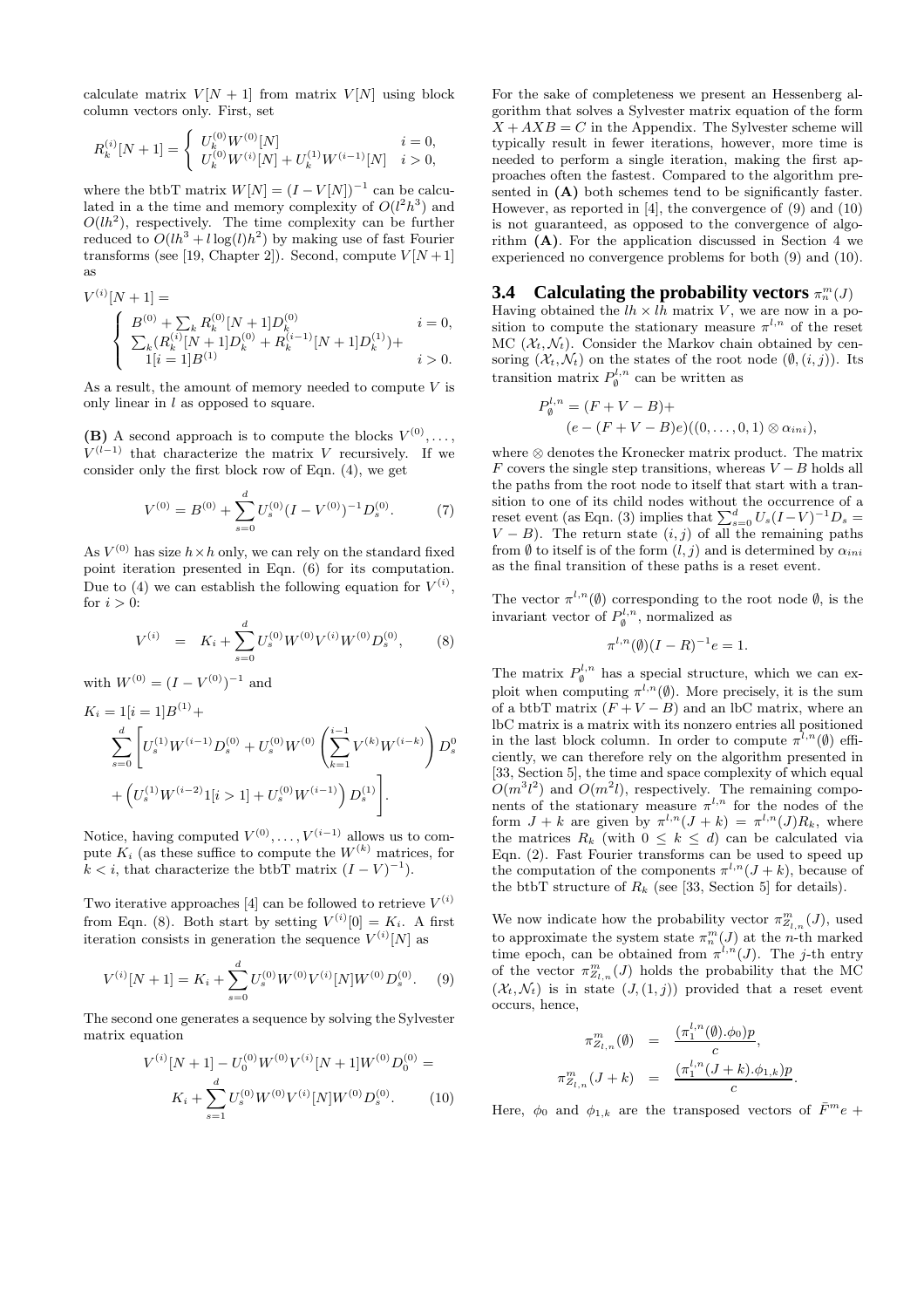$\sum_{s=0}^{d} \bar{U}_{s}^{m} e$  and  $\bar{T}_{k}^{m} e$  respectively and '.' denotes the pointwise matrix product. The normalization constant  $c$ , which guarantees that  $\sum_{J} \pi_{Z_{l,n}}^{m}(J)e = 1$ , is identical to the probability that a reset event occurs at an arbitrary time instant. It can be verified, using the structural properties of  $\pi^{l,n}$ , that  $c = \gamma e$ , where the  $1 \times h$  vector  $\gamma$  is given by

$$
\gamma/p = \pi_1^{l,n}(\emptyset) \cdot \phi_0 + \pi^{l,n}(\emptyset) (I - R)^{-1} \left( \sum_{k=0}^d R_k^{(*)} \cdot (e\phi_{1,k}) \right), \tag{11}
$$

where  $R_k^{(*)}$  represents the first block column of the btbT matrix  $R_k$ . Notice, in order to calculate the normalization constant c, it suffices to know the probability vector corresponding to the root node of the reset MC. The average time after which the  $Z_{l,n}$ -th reset event takes place  $\bar{t}_n = 1/c$ , which may be regarded as an approximation to the average time at which the n-th marking occurs, is thus found as a byproduct and is often of particular interest on its own. Exact results can be generated provided that setting  $l = n$ does not cause periodicity in the MC  $(\mathcal{X}_t, \mathcal{N}_t)$ .

#### **4. TRANSIENT ANALYSIS OF THE CTM PROTOCOL WITH FREE ACCESS**

In this section we make use of our new framework to analyze the transient behavior of the celebrated Capetanakis-Tsybakov-Mikhailov (CTM) protocol [9, 28, 10, 11] for random multiple access communication. An abundance of papers has been devoted to evaluate its performance (see [21] for an extensive overview), to the best of our knowledge none have been devoted to its transient behavior. We will restrict ourselves to the basic binary CTM algorithm with free access. Other protocol variations are also within reach of our framework as their behavior can often be captured by a tree-like process (see [34]).

The following standard assumptions are made [3, 21]. A single channel is shared among an infinite population of users that transmit packetized messages. A user is said to becomes active as soon as he has a message ready for transmission. Users refrain from generating new messages while being active. The time is slotted and each slot has a fixed duration, equal to the length of a packet. Transmissions of a packet are assumed to occur at the beginning of a time slot and each transmission is within the reception range of every user. Binary feedback (collision/no collision) is immediately available at the end of each time slot. Simultaneous transmissions are destructive, in the sense that all packet involved become corrupt. However, a discrete-time batch Markovian arrival process (D-BMAP) is used to model the user activity, which greatly relaxes the standard Poisson assumption. Some of the other standard assumptions can be further relaxed if necessary.

The D-BMAP process [6] is the discrete-time counterpart of the BMAP and is characterized by a sequence of  $h^* \times h^*$ matrices  $B_n$ , for  $n \geq 0$ , the entries of which are denoted by  $b_n^{i,j}$ . These matrices have the following probabilistic interpretation. If the D-BMAP is in state  $i$   $(1 \leq i \leq h^*)$  at the start of slot  $t$ ,  $n$  users become active and the state of the D-BMAP equals  $j$   $(1 \leq j \leq h^*)$  at the beginning of slot  $t+1$ with a probability  $b_n^{i,j}$ . The arrivals are assumed to occur on the boundary of time slot  $t - 1$  and t, meaning the n

users that became active can transmit their packet as early as time slot t.

The CTM protocol is a collision resolution algorithm in which users continue to retransmit a packet until it is correctly received. Apart from the immediate feedback, users do not exchange any information about their activity on the channel, as a consequence contention has to be resolved without any additional information. In order to resolve contention the CTM protocol divides the users involved in a collision into two groups  $GR(1)$  and  $GR(2)$ . The users of the first group  $GR(1)$  retransmit their packet in the next time slot, while users of the second group  $GR(2)$  wait until the first group is resolved (meaning all messages belonging to  $GR(1)$  have to be transmitted successfully and the users of  $GR(2)$  need to be aware of this). The algorithm has a recursive nature, in the sense that if  $GR(1)$  causes another collision,  $GR(1)$  is split into two groups  $GR(1a)$  and  $GR(1b)$ . and so on. Notice, in this case the users of  $GR(2)$  need postpone any retransmission attempts until both  $GR(1a)$  and  $GR(1b)$  have been resolved. The channel access protocol is assumed to be the free access protocol. This means that users that become active immediately—that is, at the start of the next slot boundary—access the channel.

By allowing the immediate participation of new arrivals in the contention tree, this problem can be regarded as a dynamic tree algorithm. The asymptotic behavior of tree algorithms that do not support this dynamic feature were studied in [24, 20]. Some transient statistics on these (nondynamic) tree algorithms can also be derived from our setting. For instance, by assuming Poisson arrivals with  $\lambda = 0$ and by considering a conflict of size  $n$  as the initial state, we could compute the mean time until the  $i$ -th success (for  $i \leq n$ ) of a size *n* conflict. By repeatedly resetting the treelike process at the i-th success, exact results can be realized for limited values of  $n$ . Numerical results not presented here, show that one typically observes a linear growth as a function of i.

In the CTM protocol each active user maintains an integer value, referred to as the current stack level. A user that became active during slot  $t - 1$  initializes its current stack level for slot  $t$  at zero. A user is allowed to send its packet during the current time slot if its current stack level equals zero. The current stack level of a user is updated as follows. If slot  $t$  does not hold a collision, all users with a current stack level for slot t equal to  $i > 0$  set their current stack level for slot  $t+1$  to  $i-1$ . If slot t however holds a collision, the current stack level for slot  $t + 1$  is set to  $i + 1$  and users with a current stack level for slot  $t$  equal to zero are divided into two groups. A user joins the first (resp. the second) group with a probability q (resp.  $1 - q$ ) and sets its current stack level for time  $t + 1$  to zero (resp. one). Remark, the current stack level maintained by a user may be regarded as the number of pending groups that require resolution before the user is allowed to retransmit.

Let us now briefly indicate how to model the CTM protocol as a tree-like process (for more details see [29]). Consider the Markov chain  $\{(\mathbb{X}_t, \mathbb{N}_t), t \geq 0\}$ . Let  $\mathbb{X}_t$  be the string holding the current stack level for slot  $t$  for all backlogged stations, i.e., stations with a current stack level (for slot  $t$ )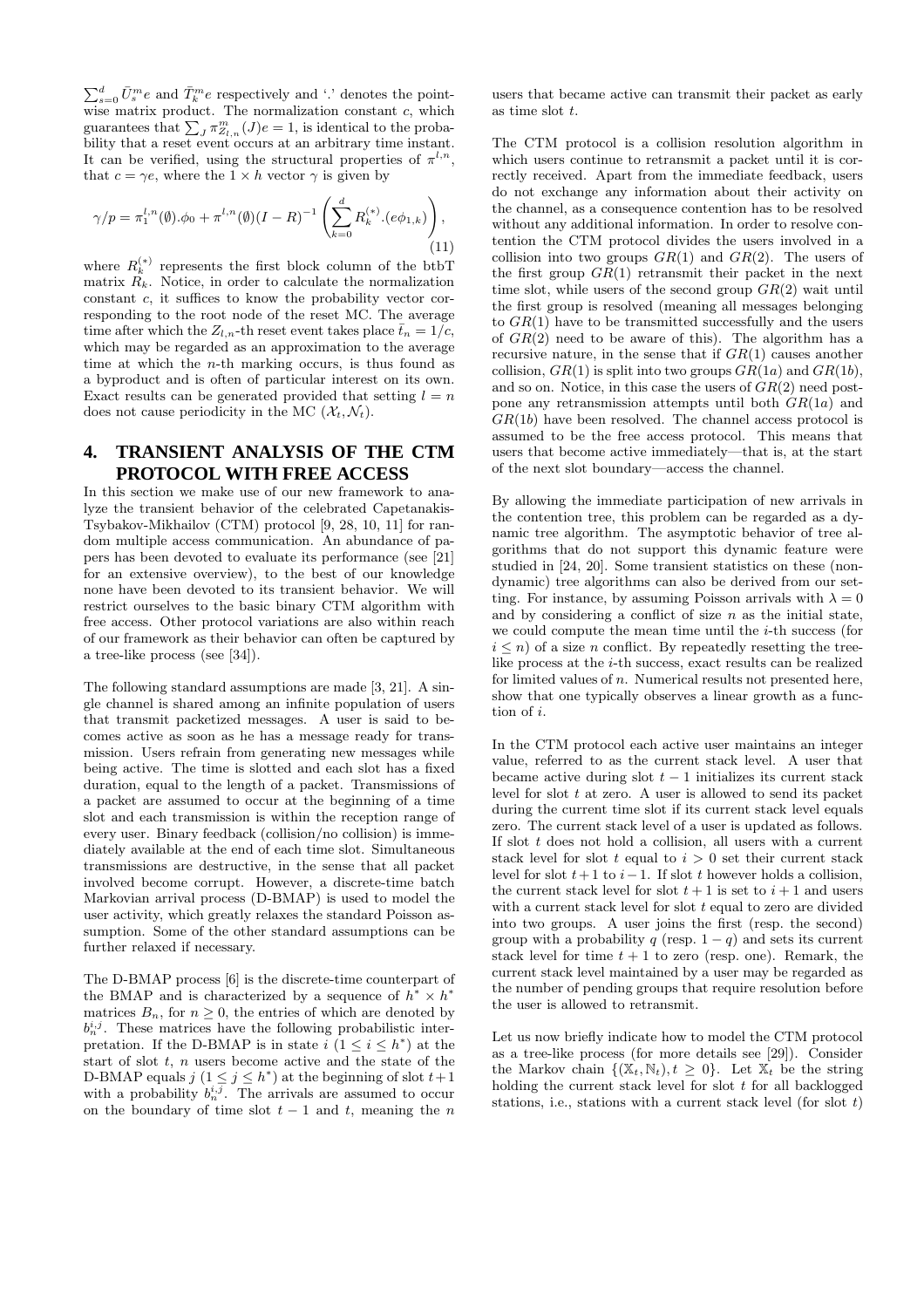larger than zero. The sample space of the random variable  $\mathbb{X}_t$  is  $\Omega_1 = \{ \emptyset \} \cup \{ J : J = s_k \dots s_1, s_j \geq 0, 1 \leq j \leq k, k \geq 1 \}.$ For instance, if  $\mathbb{X}_t = s_k \dots s_1$  there are  $\sum_{i=1}^k s_i$  backlogged stations and the current stack level equals  $i$  for  $s_i$  of the backlogged stations. The auxiliary variable  $\mathbb{N}_t$  holds both the number of active stations with a current stack level for slot  $t$  equal to zero and the state of the D-BMAP at the start of slot  $t+1$ . Its sample space is given by  $\Omega_2 = \{(n, j):$  $n \geq 0, 1 \leq j \leq h^*$ .

The Markov chain  $(\mathbb{X}_t, \mathbb{N}_t)$  (with state space  $\Omega_1 \times \Omega_2$ ) has a tree structure, but each node has an infinite number of children. To reduce this MC to a tree-like process one can approximate  $(\mathbb{X}_t, \mathbb{N}_t)$  by a bivariate Markov chain  $(\mathbb{X}_t^d, \mathbb{N}_t^d)$ , obtained by setting a maximum value  $d$  on the number of stations that can have a same current stack level for slot t. This way, each node of  $\mathbb{X}_t^d$  has only  $(d+1)$  children and the variable  $\mathbb{N}_t^d$  has a finite range of size  $h = h^*(d+1)$ . The introduction of the value  $d$  as a restriction on the number of stations having the same current stack level, implies that some packets get dropped whenever a situation occurs in which more than d packets attain the same current stack level value. The CTM protocol does not drop packets, thus, d has to be chosen large enough such that number of dropped packets can be neglected (e.g.,  $< 10^{-10}$ ). In practice, setting  $d = 10$  or 15 often suffices.

For further use, we will now quickly reintroduce the matrices  $\bar{D}_k$ ,  $\bar{U}_s$  and  $\bar{F}$  that fully characterize the tree-like process  $(\mathbb{X}_t^d, \mathbb{N}_t^d)$ . The matrices  $\bar{D}_k$  cover the transition probabilities from state  $(J+k, (i, j))$  to the state  $(J, (i', j'))$ . This happens when slot  $t$  does not hold a collision, which implies

$$
\bar{D}_k((i,j),(i',j')) = \begin{cases}\n(B_{i'-k})_{j,j'} & i \leq 1, i' \geq k, i' < d, \\
\sum_{n \geq d-k} (B_n)_{j,j'} & i \leq 1, i' \geq k, i' = d, \\
0 & \text{otherwise.}\n\end{cases}
$$
\n(12)

The matrices  $\bar{U}_s$  hold the transition probabilities of going from state  $(J + k, (i, j))$  to the state  $(J + ks, (i', j'))$ , which happens when a collision occurs in slot  $t$ . Hence,

$$
\bar{U}_s((i,j), (i',j')) = \n\begin{cases}\nC_s^i q^{i-s} \tilde{q}^s (B_{i'-(i-s)})_{j,j'} & i > 1, i \ge s, i' \ge i - s, i' < d, \\
i > 1, i \ge s, i' \ge i - s, i' < d, \\
C_s^i q^{i-s} \tilde{q}^s \sum_{n \ge d - (i-s)} (B_n)_{j,j'} & i > 1, i \ge s, i' \ge i - s, i' = d, \\
0 & otherwise,\n\end{cases} \tag{13}
$$

where  $\tilde{q} = 1 - q$  and  $C_s^i$  denotes the number of different possible combinations of  $s$  from  $i$  different items. Finally, the transition probabilities that the process goes from state  $(\emptyset, (i,j))$  to the state  $(\emptyset, (i',j'))$  are given by the matrix  $\overline{F}$ . This matrix is given by

$$
\bar{F}((i,j),(i',j')) = \begin{cases}\n(B_{i'})_{j,j'} & i \leq 1, i' < d, \\
\sum_{n \geq d} (B_n)_{j,j'} & i \leq 1, i' = d, \\
0 & otherwise.\n\end{cases}
$$
\n(14)

We are now in a position to apply our framework to assess some transient performance measures of the CTM protocol.

Let us first take a look at the transient throughput of the CTM algorithm. The throughput  $T_n$  in slot n equals the



Figure 1: Throughput in slot n under Poisson arrivals: the influence of l on the accuracy

probability that a packet is successfully transmitted in slot  $n.$  This happens when there is exactly one station with its current stack level equal to zero for slot  $n$ . We can apply our framework by marking all time epochs, i.e.,  $D_k^u = B^u =$  $U_s^u = F^u = 0$ , as this probability is readily available from the system state at time  $n$ . More specifically, we have

$$
T_n = \sum_{j=1}^{h^*} \pi_n^m(1, j), \text{ where } \pi_n^m(i, j) = \sum_J \pi_n^m(J, (i, j)),
$$

and  $\pi_n^m(J,(i,j))$  are the obvious  $h = h^*(d+1)$  components of the vector  $\pi_n^m(J)$ . An simple expression for  $T_n$  can be found from the  $1 \times h$  vector  $\gamma = (\gamma_0, \gamma_1, \ldots, \gamma_d)$ , defined by Eqn. (11), with  $\gamma_i = (\gamma_i(1), \ldots, \gamma_i(h^*))$ . That is,  $\gamma/c$ contains, for each combination of the current stack level  $i$ and the state of the D-BMAP process  $j$ , the probability that, at the  $n$ -th marking there are  $i$  stations with a current stack level equal to zero, while the state of the D-BMAP process is  $j$ . Hence,

$$
T_n = \sum_{j=1}^{h^*} \frac{\gamma_1(j)}{c}.
$$

We first present some results in case the user activity is modeled as a Poisson arrival process, that is, we set  $B_n =$  $e^{-\lambda} \lambda^n/n!$ , for  $n \geq 0$ . Flajolet and Jacquet [11] have shown that the CTM algorithm with free access (with  $q = 0.5$ ) is stable under a Poisson flow of arrivals if the arrival rate  $\lambda < 0.360177$ . We refer to this value as the maximum stable throughput (MST) of the random access algorithm.

Figure 1 depicts some approximations  $T_n^l$  for the transient throughput  $T_n$  for different values of l, the number of phases of the negative binomial distribution used to setup the reset process.  $T_n^l$  is computed in the same manner as  $T_n$ , except that the vectors  $\pi_n^m(J)$  are approximated by  $\pi_{Z_{l,n}}^m(J)$ . The rate of the Poisson process  $\lambda = 0.3$ . As mentioned earlier, in some cases we cannot set  $l$  equal to  $n$  as this causes the MC  $(\mathcal{X}_t, \mathcal{N}_t)$  to become periodic. Marking all time epochs will always cause periodicity, therefore the best approximation we can realize is by setting l equal to  $n-1$ . Figure 1 indicates that smaller values of  $l$  will result in a larger underestimation of the throughput  $T_n$ , however, for relatively small values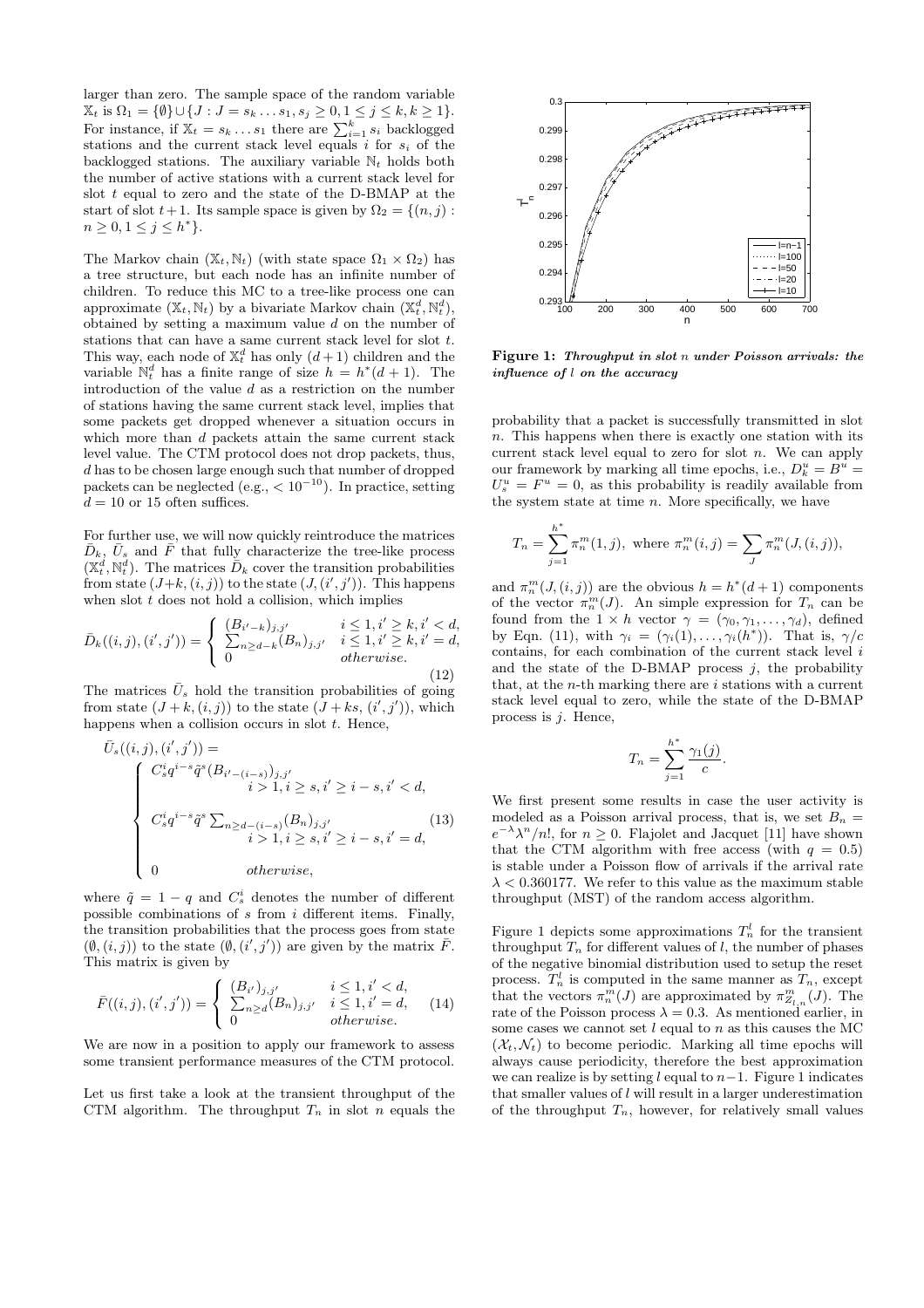

Figure 2: Throughput in slot n under Poisson arrivals for various arrival rates  $\lambda$ 



Figure 3: Throughput in the n-th slot

of  $l$  we still obtain a quite accurate approximation of the throughput compared to letting  $l = n - 1$ . Working with a smaller  $l$  value implies that less time and memory is needed for the computation of the matrix  $V$  and the probability vectors  $\pi_{Z_{l,n}}^m(J)$ . For  $l = 100$ , the computation time, as given by the Matlab Profiler, is close to 30 seconds using an Intel Pentium M 1.70GHz processor with 1GB of memory. The Windows Task Manager indicated a peak memory usage of 80Mb for the entire Matlab session during the calculation of this figure.

In Figure 2 we compare the transient throughput for different arrival rates  $\lambda$ . For  $\lambda = 0.3$ , we notice that the transient throughput rapidly converges to the input rate  $\lambda$ . When we take the arrival rate  $\lambda$  closer to the MST (e.g.,  $\lambda = 0.36$ ). the throughput grows more slowly over time, but still seems to reach the input rate for  $n$  large enough. One can also observe that taking values for  $\lambda$  above the MST, does not seem to result in an output rate that is above the MST. Actually, for slot  $n = 10^7$  we have  $T_n^{100} = 0.35996$  and  $T_n^{100} = 0.35812$ for  $\lambda = 0.36$  and  $\lambda = 0.365$ , respectively. For such arrival rates a somewhat higher throughput is often achieved in the first few slots, as shown in Figure 3. After this initial phase during which several stations get backlogged, the number of collisions increases as the new arrivals need to compete with



Figure 4: Average time  $\bar{t}_{suc}(n)$  until the n-th success under Poisson input



Figure 5: Average time  $\bar{t}_{col}(n)$  until the n-th collision under Poisson input

some of these backlogged stations.

Next, we will calculate the average time  $\bar{t}_{suc}(n)$  at which the n-th successful transmission takes place. To apply our framework, it suffices to mark all time epochs that correspond to a successful transmission. The matrices  $\bar{D}_{k}^{m}$ ,  $\bar{U}_{s}^{m}$ and  $\bar{F}^m$  that mark a time epoch are calculated from the matrices  $\bar{D}_k$ ,  $\bar{U}_s$  and  $\bar{F}$ , given by Eqns. (12–14), as follows:

$$
\bar{D}_{k}^{m}((i,j),(i',j')) = \begin{cases} \bar{D}_{k}((i,j),(i',j')) & \text{if } i = 1, \\ 0 & otherwise. \end{cases}
$$

for  $k = 0, \ldots, d$  and

$$
\bar{F}^m((i,j),(i',j')) = \begin{cases} \bar{F}((i,j),(i',j')) & \text{if } i = 1, \\ 0 & otherwise. \end{cases}
$$

The entries of the matrices  $\bar{U}_s$  are equal to zero for  $i = 1$ , hence,  $\bar{U}_s^m = 0$ . When computing  $\bar{t}_{suc}(n)$ , we can set l equal to *n* to generate exact results. Recall,  $\bar{t}_{suc}(n) = \bar{t}_n = 1/c$ , where  $c$  is the normalization constant defined in Section 3.4.

Figure 4 shows the mean time  $\bar{t}_{suc}(n)$  that passes until the *n*-th successful transmission occurs, for  $n = 50, 100$  and 200. If this rate is low, the number of slots needed to transmit *n* packets successfully is relatively high. When  $\lambda$  increases  $\bar{t}_{suc}(n)$  decreases up to some point where a mini-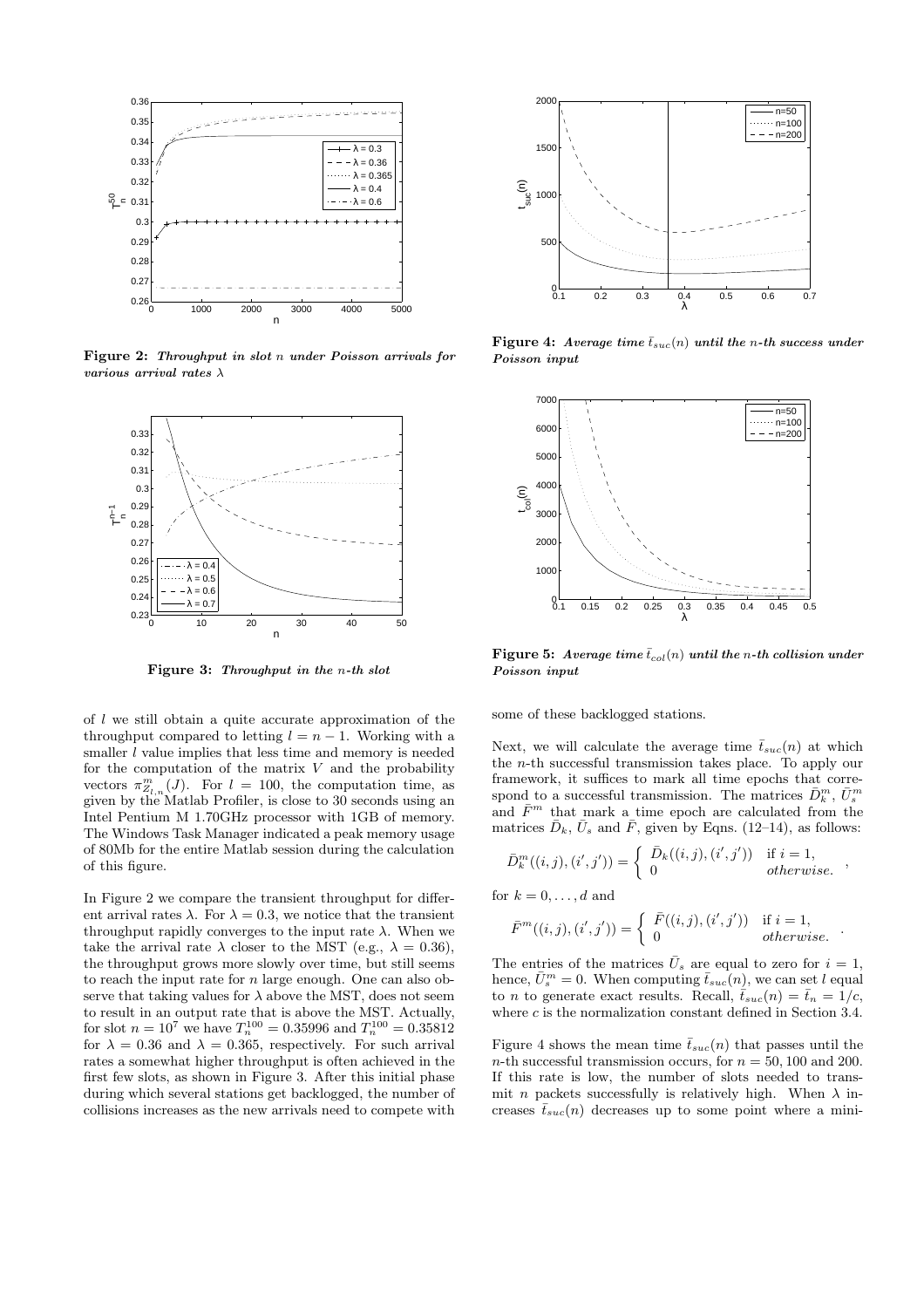

Figure 6: Throughput in the n-th slot

mum is reached, afterward  $\bar{t}_{suc}(n)$  increases again. This can be understood as follows. When  $\lambda$  is low, the total number of packets generated is small and therefore a considerable amount of time is required to generate n packets, most of these packets are successful during their first attempt. Higher values of  $\lambda$  reduce the time required to generate n packets, but at the same time also increases the mean number of transmission attempts needed. When the arrival rate becomes too large, the effect of the increased collision probability starts to dominate, which causes the minimum. Our results indicate that for large values of n, the rate  $\lambda$  for which  $\bar{t}_{suc}(n)$  is minimal, can become larger than the MST.

Similarly, define  $\bar{t}_{col}(n)$  as the average time at which the nth collision takes place. To determine  $\bar{t}_{col}(n)$  we can apply our framework with

$$
\bar{D}_k^m = \bar{F}^m = 0
$$
 and 
$$
\bar{U}_s^m = \bar{U}_s.
$$

Remark, each time epoch where at least two stations have a current stack level equal to zero are marked, as these stations will transmit their packet in the next time slot causing a collision. The average time until the n-th collision is depicted in Figure 5, for  $n = 50, 100, 200$ . As one can expect, this average time decreases as the Poisson arrival rate increases.

Until now, we assumed that the users become active according to a Poisson process. As a final result, we will consider a two-state Markov modulated Poisson process as well. When in the first (the second) state, stations become active according to a Poisson process with rate  $\lambda_1$  ( $\lambda_2$ ). Transitions between the two states take place with a probability 0.001 at the end of each time slot, that is, the average sojourn time in both states is 1000 slots. We assume that the system is initialized in state 1. Figure 6 shows the transient throughput for different values of l for  $\lambda_1 = 0.5$  and  $\lambda_2 = 0.1$ . Therefore the matrices  $B_n$  are given by

$$
B_n = \left[ \begin{array}{cc} 0.999e^{\lambda_1}\lambda_1^n/n! & 0.001e^{\lambda_1}\lambda_1^n/n! \\ 0.001e^{\lambda_2}\lambda_2^n/n! & 0.999e^{\lambda_2}\lambda_2^n/n! \end{array} \right]
$$

.

As can be seen in Figure 6, during the first 1000 to 1500 slots the throughput decreases, after which it slowly starts to grow toward the arrival rate  $\lambda = 0.3$ . This is in line with the previous observations: initially we have an overloaded

system as  $\lambda_1 = 0.5$  which causes the initial decrease as explained before. On average, after about 1000 slots, the state of the D-BMAP will change to  $\lambda_2 = 0.1$ , allowing the backlogged stations to access the channel more often. As the CTM protocol is still stable under this arrival process, the throughput will eventually converge to  $\lambda = 0.3$  as n goes to infinity. How one checks the stability of the CTM protocol under D-BMAP arrivals is explained in [29].

#### **APPENDIX**

For reasons of completeness, we present a Hessenberg type algorithm to solve a Sylvester matrix equation of the type  $X + AXB = C.$ 

#### *Algorithm:*

- Input: the matrices  $A, B$  and  $C$ .
- Apply a Hessenberg decomposition on the matrix  $A$ :  $A = PHP^*$ , where  $P^*$  denotes the complex conjugate of P and P is a unitary matrix (meaning  $PP^* = I$ ).
- Let  $U^*BU = T$  be a complex Schur decompostion of  $B$ , with  $U$  unitary and  $T$  a triangular matrix.
- By premultiplying  $X + AXB = C$  by  $P^*$  and postmultiplying it by  $U, X + AXB = C$  can be rewritten as  $HYT + Y = F$ , with H a Hessenberg and T a triangular matrix. Here,  $Y = P^*XU$  and  $F = P^*DU$ .
- Denote  $z_i$  and  $z_{ij}$  as the *i*-th column and the  $(i, j)$ -th entry of a matrix Z, respectively. Then, considering the *i*-th column of the equation  $HYT + Y = F$  gives us  $[I + t_{ii}H]y_i = f_i - \sum_{j=1}^{i-1} t_{ji}Hy_j.$
- Hence, to compute  $X$  we need to solve  $d$  linear Hessenberg systems, where  $d$  denotes the dimension of the square matrices  $A, B$  and  $C$ .

This algorithm has a time complexity of  $O(d^3)$ . It is easy to implement as for instance each of the decompositions required is a Matlab built-in function. Moreover, the '\' Matlab command to solve the  $d$  linear systems recognizes the Hessenberg structure and solves each of the systems in  $O(d^2)$ time. Notice, from Eqn. (10) that we only need to perform the Hessenberg and the Schur decomposition once because  $A = U_0^{(0)} W^{(0)}$  and  $B = W^{(0)} D_0^{(0)}$ , which are independent of the values of  $k$  and  $N$ .

#### **A. REFERENCES**

- [1] K. Al Agha, P. Jacquet, and N. Vvedenskaya. Analysis of the priority stack random-access protocol in W-CDMA systems. IEEE Transactions on Vehicular Technology, 51(3):588–596, 2002.
- [2] S. Asmussen, O. Nerman, and M. Olsson. Fitting phase-type distributions via the EM algorithm. Scandinavian Journal of Statistics, 23:419–441, 1996.
- [3] D. Bertsekas and R. Gallager. Data Networks. Prentice-Hall Int., Inc., 1992.
- [4] D. A. Bini, G. Latouche, and B. Meini. Solving nonlinear matrix equations arising in tree-like stochastic processes. Linear Algebra Appl., 366:39–64, 2003.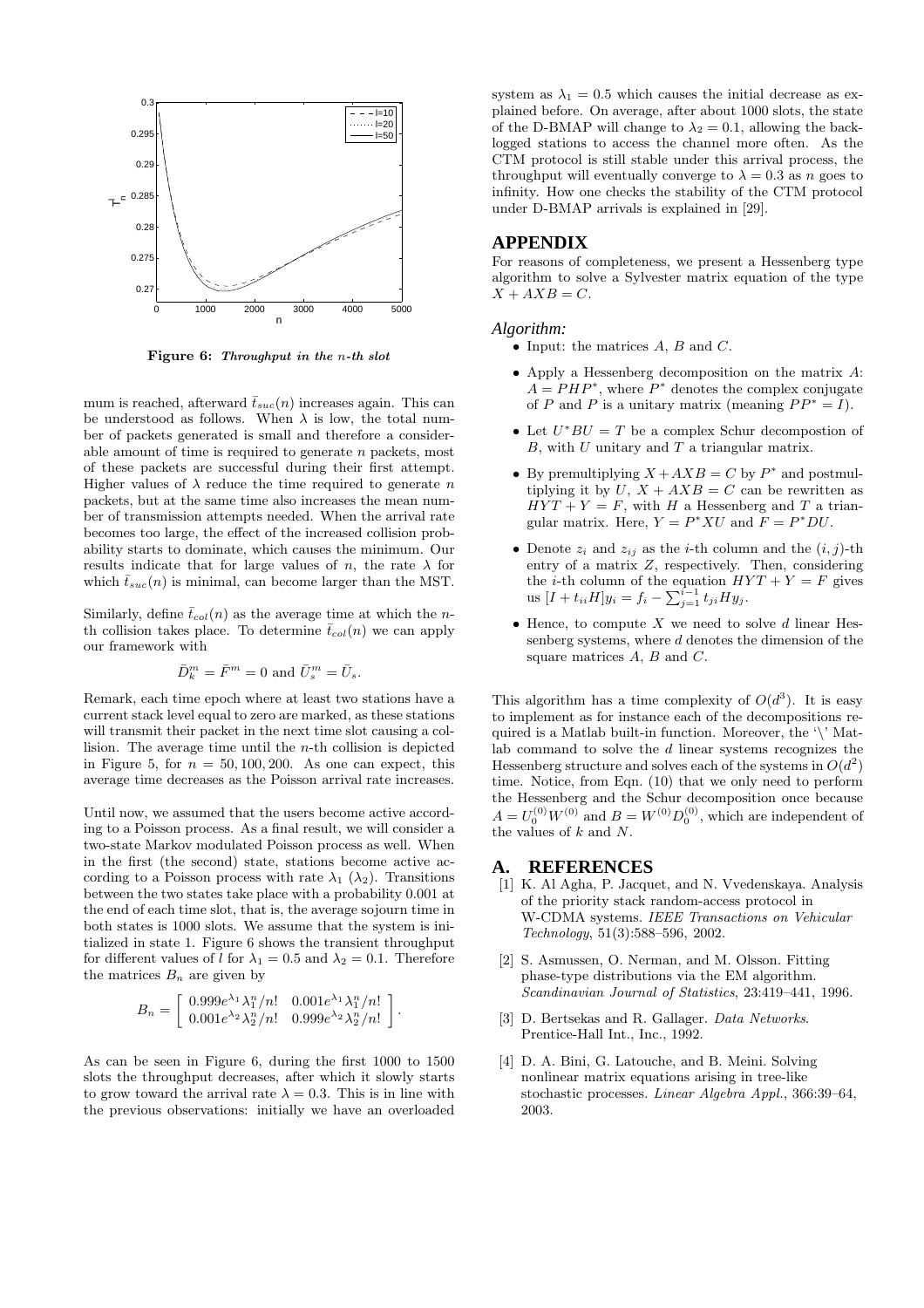- [5] D. A. Bini, G. Latouche, and B. Meini. Numerical methods for structured Markov chains. Oxford University Press, 2005.
- [6] C. Blondia. A discrete-time batch markovian arrival process as B-ISDN traffic model. Belgian Journal of Operations Research, Statistics and Computer Science, 32(3,4):3–23, 1993.
- [7] A. Bobbio, A. Horváth, M. Scarpa, and M. Telek. Acyclic discrete phase type distributions: Properties and a parameter estimation algorithm. Performance Evaluation, 54(1):1–32, 2003.
- [8] O. Boxma, D. Denteneer, and J. Resing. Delay models for contention resolution in closed populations. Performance Evaluation, 53:169–185, 2003.
- [9] J.I. Capetanakis. Tree algorithms for packet broadcast channels. IEEE Trans. Inform. Theory, 25(5):319–329, 1979.
- [10] G. Fayolle, P. Flajolet, M. Hofri, and P. Jacquet. Analysis of a stack algorithm for random multiple-access communication. IEEE Transactions on Information Theory, IT-31(2):244–254, 1985.
- [11] P. Flajolet and P. Jacquet. Analytic models for tree communication protocols. Technical Report 648, INRIA, 1987.
- [12] N. Golmie, Y. Saintillan, and D.H. Su. A review of contention resolution algorithms for IEEE 802.14 networks. IEEE Communication Surveys, 2(1), 1999.
- [13] Q. He and A.S. Alfa. The MMAP $[K]/PH[K]/1$  queues with a last-come-first-serve preemptive service discipline. Queueing Systems, 28:269–291, 1998.
- [14] Q. He and A.S. Alfa. The discrete time MMAP[K]/PH[K]/1/LCFS-GPR queue and its variants. In Proc. of the 3rd Int. Conf. on Matrix Analytic Methods, pages 167–190, Leuven (Belgium), 2000.
- [15] G. Horváth, P. Buchholz, and M. Telek. A MAP fitting approach with independent approximation of the inter-arrival time distribution and the lag correlation. In Proc of QEST 2005. IEEE Computer Society, 2005.
- [16] P. Jacquet, P. Mühlethaler, and P. Robert. Performant implementations of tree collision resolution algorithms for CATV networks. Technical Report 4107, INRIA, 2001.
- [17] A.J.E.M. Janssen and M.J.M. de Jong. Analysis of contention tree algorithms. IEEE Transactions on Information Theory, 46:2163–2172, 2000.
- [18] G. Latouche and V. Ramaswami. Introduction to Matrix Analytic Methods and stochastic modeling. SIAM, Philadelphia, 1999.
- [19] B. Meini. Fast algorithms for the numerical solution of structured Markov chains. PhD thesis, University of Pisa, 1998.
- [20] A. Mohamed and P. Robert. A probabilistic analysis of some tree algorithms. Annals of Applied Probability, 15(4):2445–2471, 2005.
- [21] M. L. Molle and G.C. Polyzos. Conflict resolution algorithms and their performance analysis. Technical report, University of Toronto, CS93-300, 1993.
- [22] M.F. Neuts. Matrix-Geometric Solutions in Stochastic Models, An Algorithmic Approach. John Hopkins University Press, 1981.
- [23] M.F. Neuts. Structured Stochastic Matrices of M/G/1 type and their applications. Marcel Dekker, Inc., New York and Basel, 1989.
- [24] P. Robert. On the asymptotic behavior of some algorithms. Random Structures and Algorithms, 27(2):235–250, 2005.
- [25] S.M. Ross. Approximating transient probabilities and mean occupation times in continues-time markov chains. Probability in the Engineering and Informational Sciences, 1:251–264, 1987.
- [26] Y.E. Sagduyu and A. Ephremides. Energy-efficient collision resolution in wireless Ad-Hoc networks. In IEEE Infocom, San Francisco, 2003.
- [27] T. Takine, B. Sengupta, and R.W. Yeung. A generalization of the matrix M/G/1 paradigm for Markov chains with a tree structure. Stochastic Models, 11(3):411–421, 1995.
- [28] B. S. Tsybakov and V.A. Mikhailov. Free synchronous packet access in a broadcast channel with feedback. Problemy Peredachi Inform, 14(4):32–59, 1978.
- [29] B. Van Houdt and C. Blondia. Stability and performance of stack algorithms for random access communication modeled as a tree structured QBD Markov chain. Stochastic Models, 17(3):247–270, 2001.
- [30] B. Van Houdt and C. Blondia. Tree structured QBD markov chains and tree-like QBD processes. Stochastic Models, 19(4):467–482, 2003.
- [31] B. Van Houdt and C. Blondia. Robustness of Q-ary collision resolution algorithms in random access systems. Performance Evaluation, 57:357–377, 2004.
- [32] B. Van Houdt and C. Blondia. Analyzing priority queues with 3 classes using tree-like processes. Submitted for publication, 2005.
- [33] B. Van Houdt and C. Blondia. QBDs with marked time epochs: a framework for transient performance measures. In Proc. of QEST 2005, pages 210–219. IEEE Computer Society, 2005.
- [34] B. Van Houdt and C. Blondia. Throughput of Q-ary splitting algorithms for contention resolution in communication networks. Communications in information and systems, 4(2):135–164, 2005.
- [35] R.W. Yeung and A.S. Alfa. The quasi-birth-death type markov chain with a tree structure. Stochastic Models, 15(4):639–659, 1999.